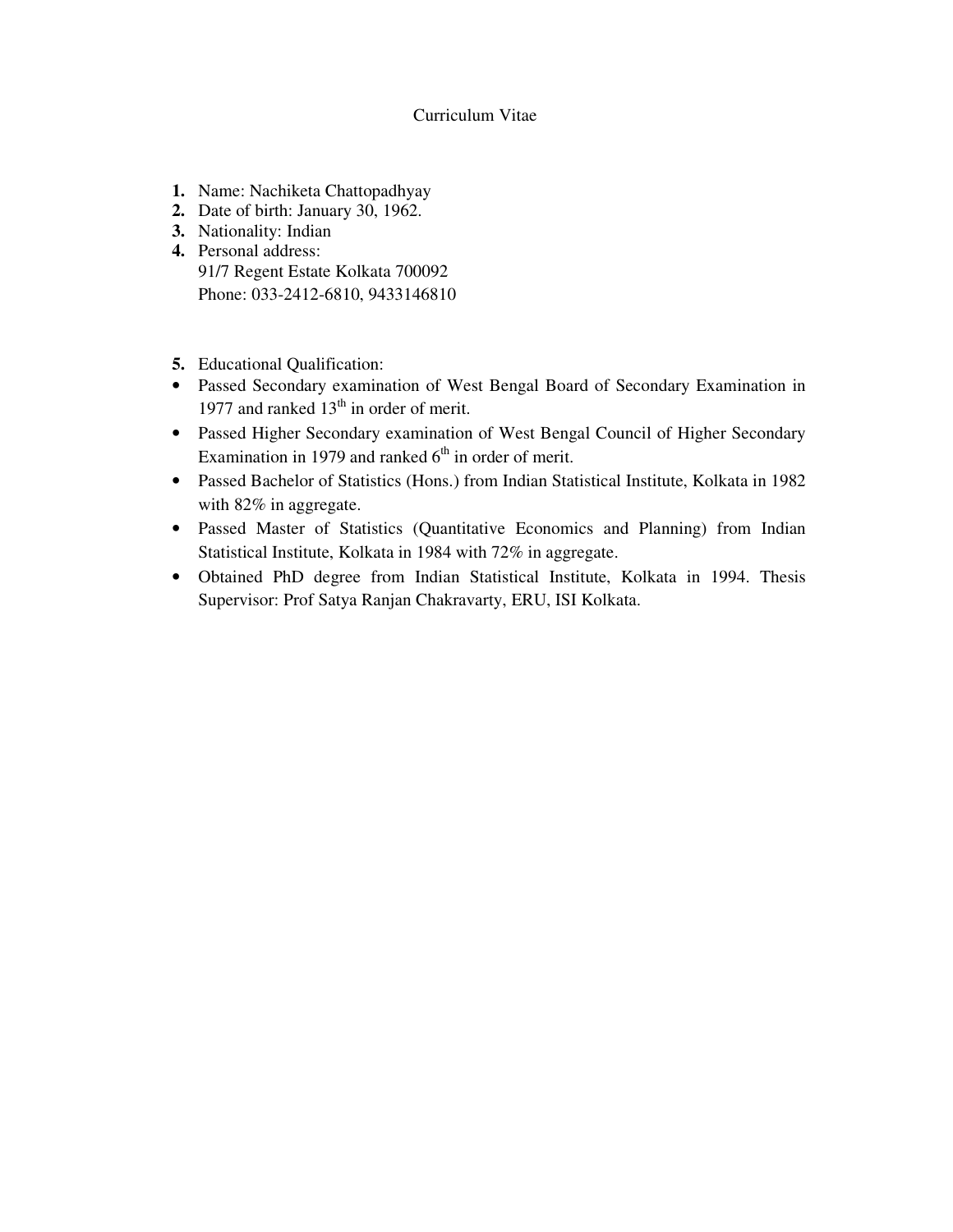# **6.** Employment record:

| Sl. No.        | Position                                                                                                 | Period      |              | Experience                         |
|----------------|----------------------------------------------------------------------------------------------------------|-------------|--------------|------------------------------------|
|                |                                                                                                          | <b>From</b> |              | To                                 |
| 1              | Junior Research Fellow, ERU, ISI,<br>Kolkata                                                             | 1984        | 1986         | Research                           |
| 2              | Senior Research Fellow, ERU,<br>ISI, Kolkata                                                             | 1986        | 1987         | Research                           |
| 3              | Lecturer in Statistics Ramakrishna<br>Vidyamandira,<br><b>Mission</b><br>Belur<br>Math.                  | 1987        | 1998         | Research and Teaching              |
| $\overline{4}$ | <b>Associate Professor in Statistics</b><br>Ramakrishna Mission<br>Vidyamandira, Belur Math.             | 1998        | 2012         | Research and Teaching              |
| 5              | Associate Professor,<br>Sampling<br>and Official Statistics Unit, Indian<br><b>Statistical Institute</b> | 2012        | Till<br>date | Research, Teaching and<br>Training |

# **Publication**:

- Chakravarty S R, N.Chattopadhyay and L. Qingbin, Inequality and Welfare: Some Axiomatic Characterizations, Forthcoming in International Journal of Economic Theory.
- Chakravarty S R, N Chattopadhyay, J. Deutsch, Z. Nissanov and J. Silber: Reference Groups and the Poverty Line: An axiomatic Approach with an Empirical Illustration, Forthcoming in Research in Economic Inequality.
- Chakravarty S R, N Chattopadhyay, J. Silber and G. Wan: Measuring the Impact of Vulnerability on the Number of Poor: A New Methodology with Empirical Illustrations, Forthcoming in The Asian "Poverty Miracle": Impressive Accomplishments or Incomplete Achievements? J.Silber and G Wan (eds.), Edward Elgar Publishing, Northampton, MA
- Chakravarty S R, N Chattopadhyay and J. Silber: A poverty Line contingent on Reference Groups: Implications for the Extent of Poverty in some Asian countries, Forthcoming in The Asian "Poverty Miracle": Impressive Accomplishments or Incomplete Achievements? J.Silber and G Wan (eds.), Edward Elgar Publishing, Northampton, MA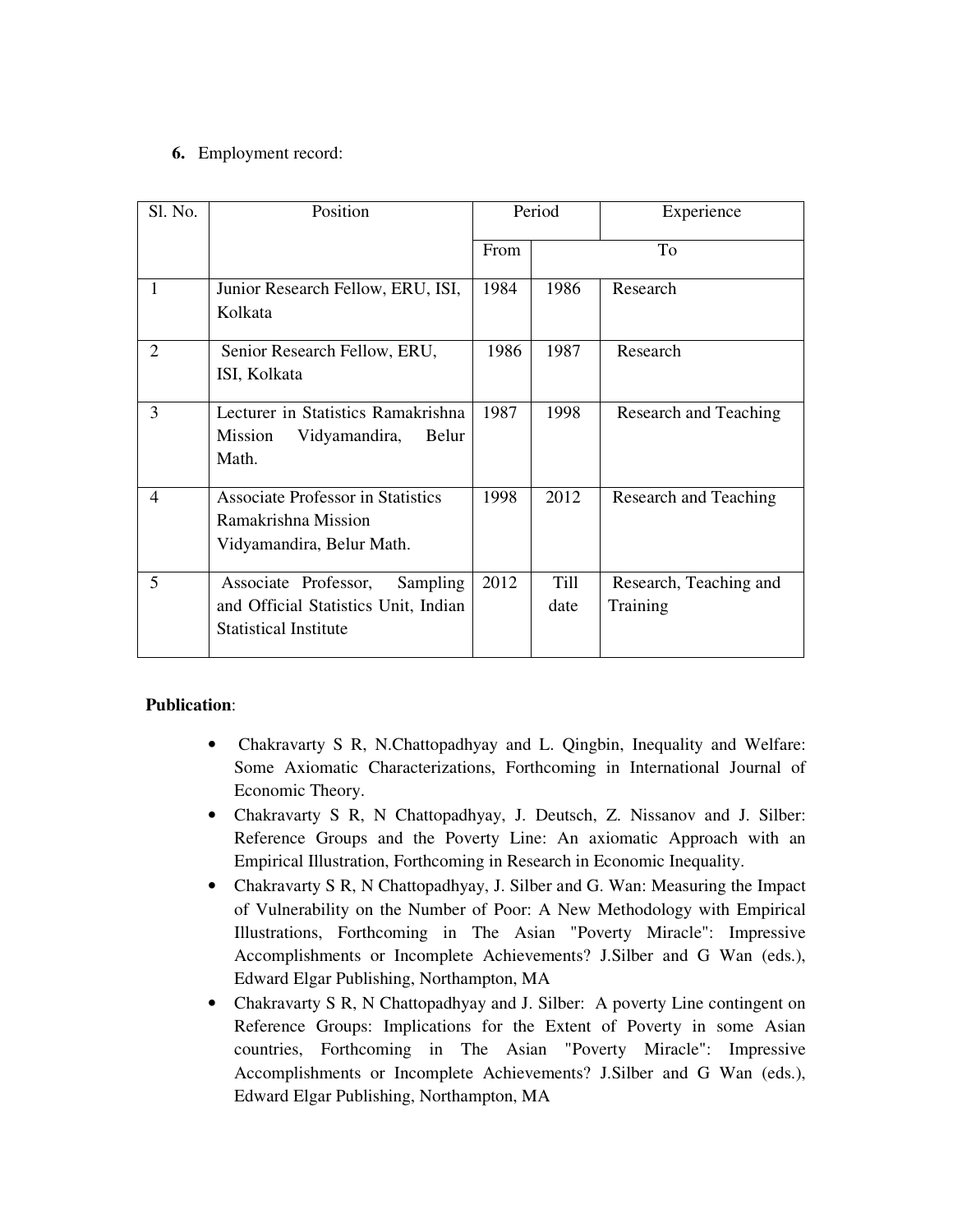- Chakravarty S R and N Chattopadhyay: Multidimensional Poverty and Material Deprivation: A Theoretical Analysis, Forthcoming in Handbook of Research on Economic and Social Well-Being, C. D'Ambrosio (ed.), Edward Elgar Publishing: Northampton, MA.
- Chakravarty S R and N Chattopadhyay (2016): Measuring Vulnerability to Poverty: An Expected Poverty Approach, Themes in Economic Analysis: Essays in Honour of Satish Jain, S. Ghatak, R. Kundu and S. Subramanian (eds.), Routledge.
- Chakravarty S R, N Chattopadhyay and C. D'Ambrosio (2015): On a family of Achievement and Shortfall Inequality Indices, Health Economics.
- Chakravarty S R, N Chattopadhyay and L. Qingbin (2015): Vulnerability Orderings for Expected Poverty Orderings, Japanese Economic Review.
- Chattopadhyay, N., Ghosh, A. and Chakrabarti, B.K. (2014): Inequalities in Societies, academic Institutions and Science Journals: Gini and k-indices, Physica A, 41.
- Chakravarty S R, N Chattopadhyay and B Maharaj (2011) :*Inequality and polarization: an axiomatic approach, in The Measurement of Individual Wellbeing and Group Inequalities*, Routledge Frontiers of Political Economy, London and New York, pp 88-109
- Chattopadhyay N, D Coondoo and A Majumder (2009) :*Demand threshold, zero expenditure and hierarchical model of consumer demand*, Metroeconomica **60** Blackwell, Oxford, pp 91-118
- Chakravarty S R, N Chattopadhyay (1998) :*Horizontal merger and the entropy index of concentration*, in Quantitative Economics: Theory and Practice, Allied Publishers, pp 258-268
- Chakravarty S R, N Chattopadhyay (1997): *Income inequality and tax progression*, Hitotshubashi Journal of Economics **38**, The Hitotshubashi Acdemy. pp 93-99
- Chakravarty S R, N Chattopadhya and A Majumder (1995): *Income inequality and relative deprivation*, Keio Economic Studies **32(1)**, pp 1-15
- Chakravarty S R, N Chattopadhyay (1994): *An ethical index of relative deprivation*, Research on Economic Inequality **5**, JAI Press Inc, pp 231-240
- Chakravarty S R, N Chattopadhyay (1994) : *On indices of marginal and total production cost*, Statistical Papers **35**, Springer-Verlag, pp 351-360
- Chattopadhyay N (1986): *On durability of durable goods*, ISI Discussion Paper, ERU.

#### **Research Projects Completed** (PI/Co PI)

• A study on Socio-Economic Impact of National Highway 6: Funding Agency: NHAI ( ongoing)